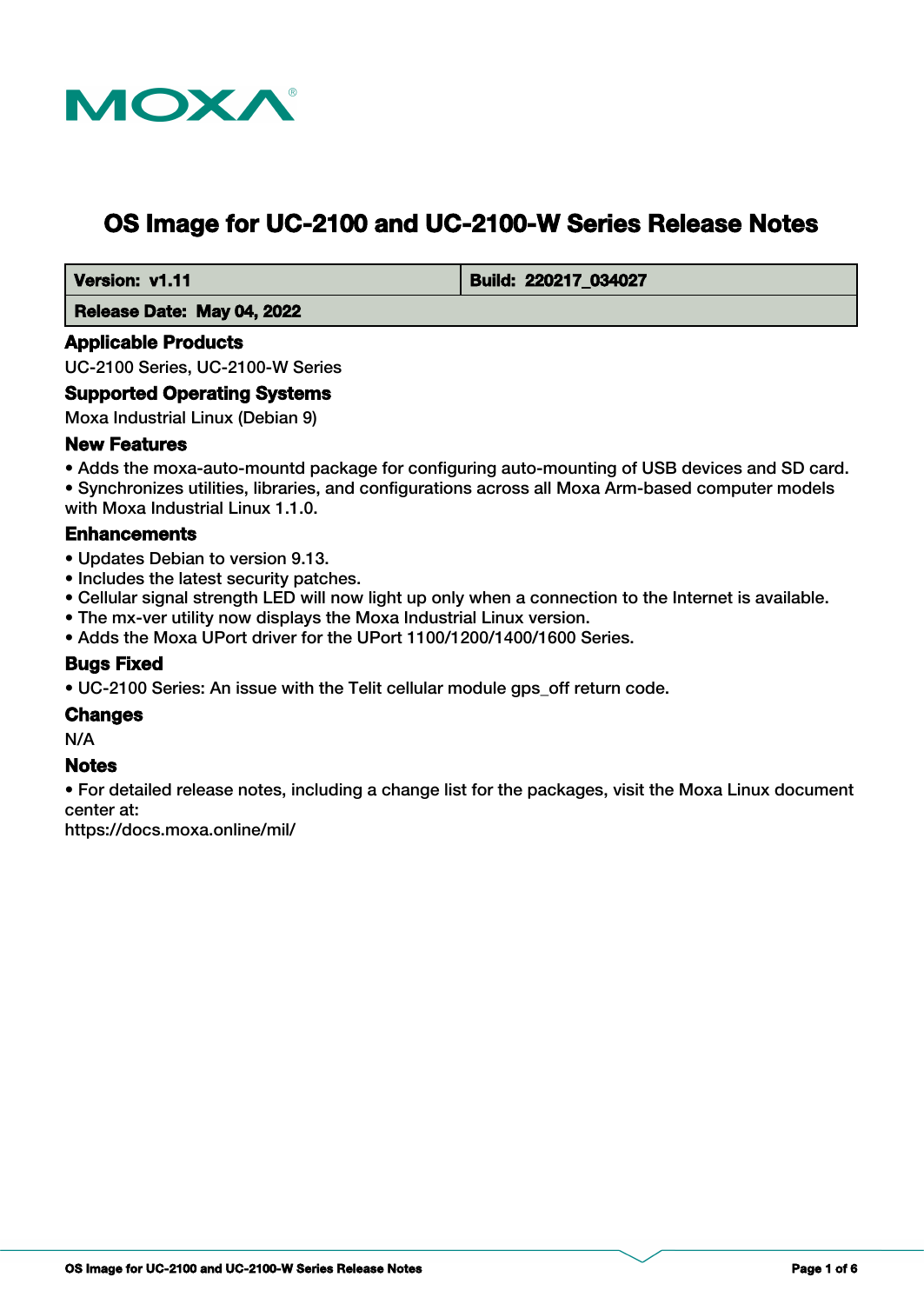

#### **Version: v1.9 Build: Build: Build: Build: 210331\_042437**

 **Release Date: May 03, 2021**

## **Applicable Products**

UC-2100 Series

#### **Supported Operating Systems**

Moxa Industrial Linux (Debian 9)

#### **New Features**

• Built-in MXIO library for faster application development for ioLogik E1200 Series IOs.

#### **Enhancements**

• Includes Debian security update 20210221.

#### **Bugs Fixed**

• Need to tune the module initialization sequence on UC-2114-T-LX and UC-2116-T-LX to enhance compatibility to old LTE module (firmware revisions prior to L0.0.00.00.05.08).

• Clean up redundant module id file created when an unexpected power suspension occurs on the UC-2114-T-LX and UC-2116-T-LX.

#### **Changes**

• Bumps the 'moxa-cellular-utils' minimum required version to 2.10.17.

#### **Notes**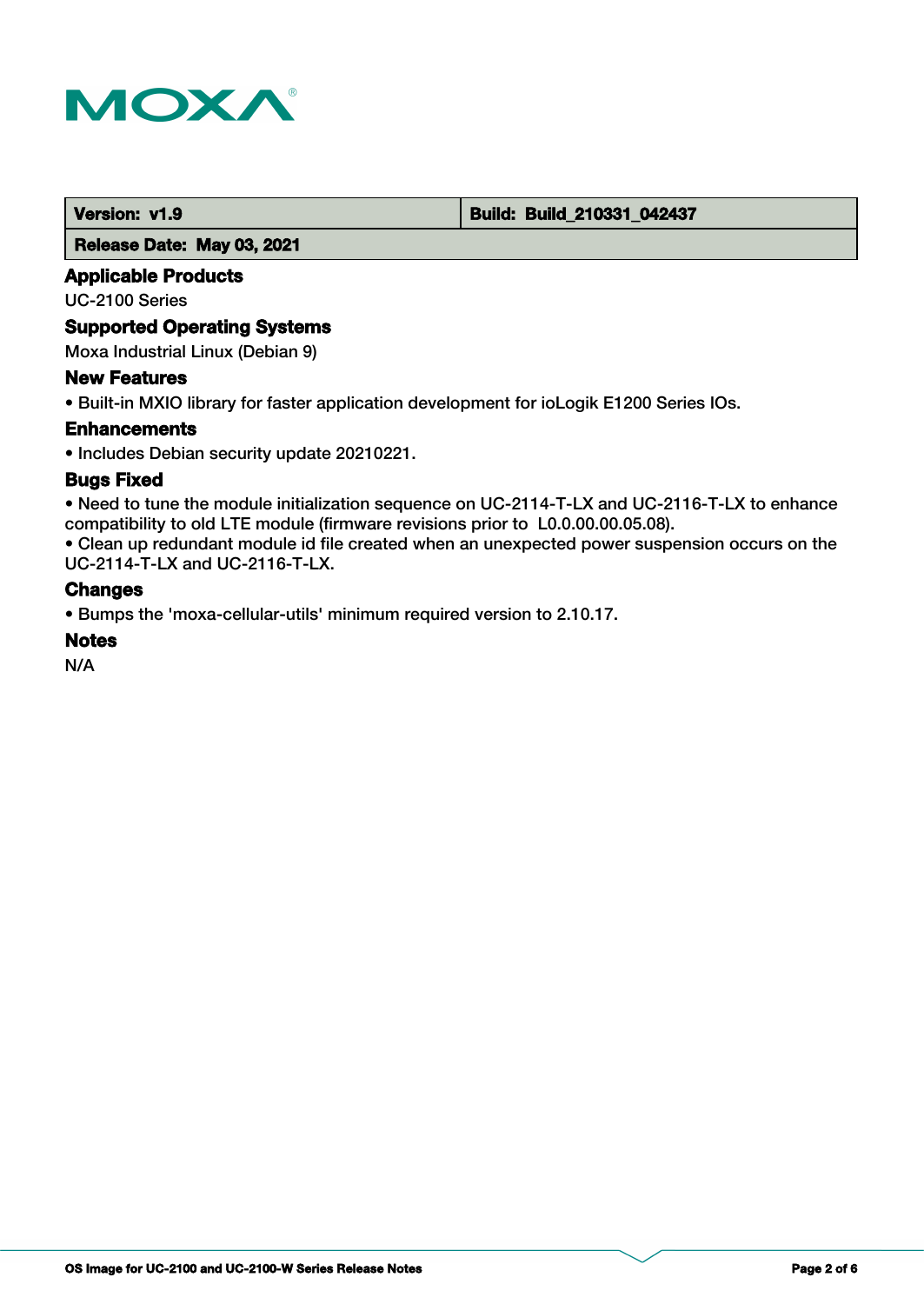

#### **Version: v1.7 Build: Build: Build: 20120315**

 **Release Date: Jan 22, 2021**

#### **Applicable Products**

UC-2100 Series

#### **Supported Operating Systems**

Moxa Industrial Linux (Debian 9)

#### **New Features**

- Supports Sierra Wireless Telit LE910C1-EU.
- Supports Sierra Wireless Telit LE910C1-AP.
- Supports Moxa MXview tool.

#### **Enhancements**

- Upgrades kernel version to CIP 4.4.190.
- Upgrades Debian to version 9.13.
- Updates moxaburn to version 20081811.

#### **Bugs Fixed**

N/A

## **Changes**

- Replaces mx-mod-ctl command with mx-module-ctl in the initial script of the platform.
- Replaces the uc2100-moxa-configs package with uc2100-base-system.
- Replaces uc2100-sparklan-firmware package with sparklan-qca9377-driver-4.4.0-cip-am335x.
- Uses mx-module-ctl to control the power module in the initial script of the platform.
- The minimum version requirement for moxa-cellular-utils is now 2.10.12.
- The minimum version requirement for moxa-module-contrl is now 1.6.0.
- The minimum version requirement for the moxa-snmpd-support-package is now 1.1.1.
- The minimum version requirement for moxa-wifi-utils is now 1.8.6.
- The minimum version requirement for tpm2-tools is now 4.1.1-1-moxa1.
- Removes the auto-mount function.
- Uses modules-load.d to probe the crypto kernel module.
- Uses udev to configure the CAN bus link.
- Uses udev to configure the initial GPS settings for UC-2116-T-LX.
- Modifies the matching rule 09-watchdog.rules.

#### **Notes**

• The NBIOT PPP connection works only with IPv4.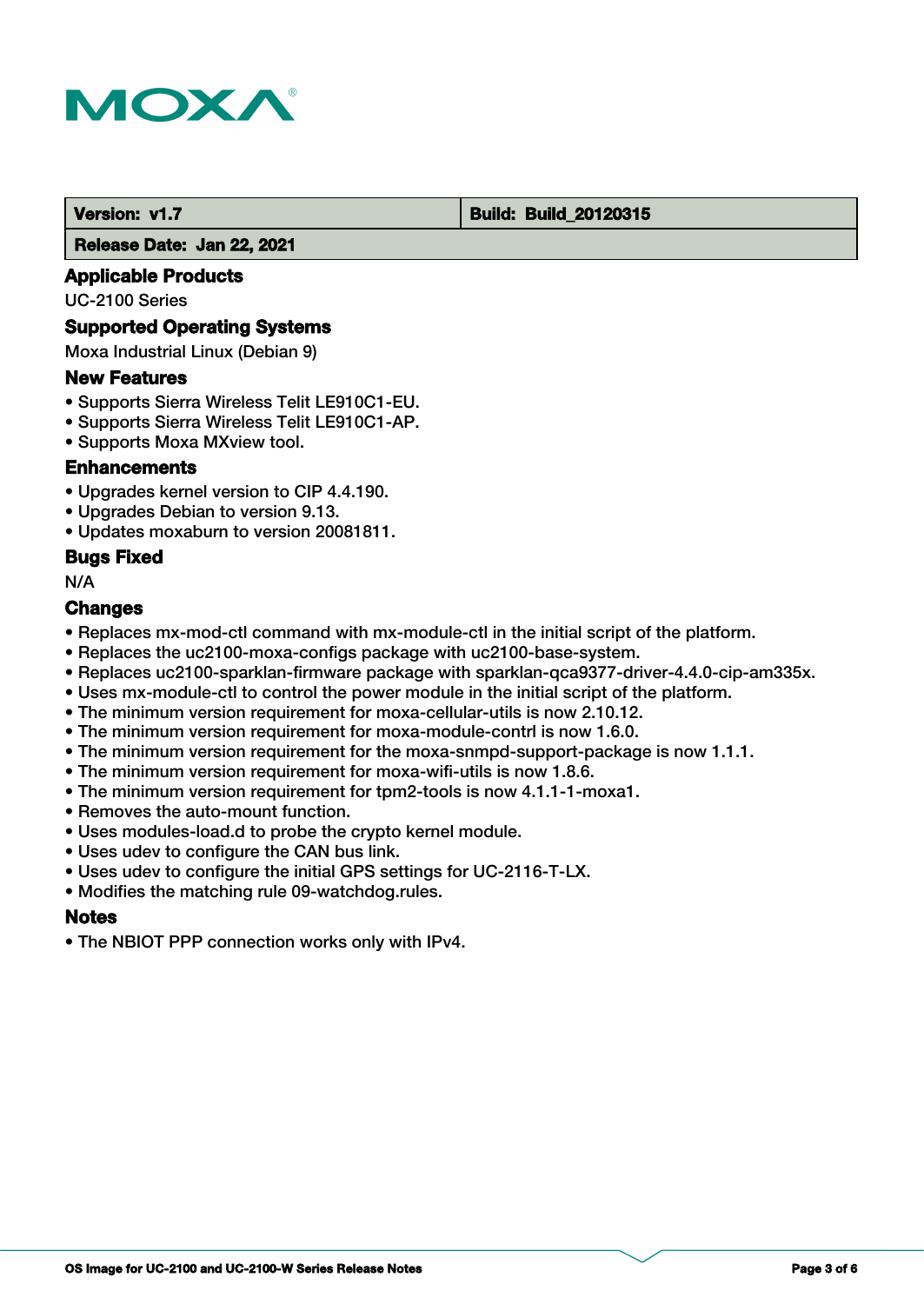

 **Version: v1.6 Build: Build: Build: 20042110** 

 **Release Date: Jun 05, 2020**

## **Applicable Products**

UC-2100-W Series, UC-2100 Series

## **Supported Operating Systems**

Moxa Industrial Linux (Debian 9)

## **New Features**

N/A

#### **Enhancements**

• Updated the serial driver for better production stability.

## **Bugs Fixed**

N/A

## **Changes**

N/A

## **Notes**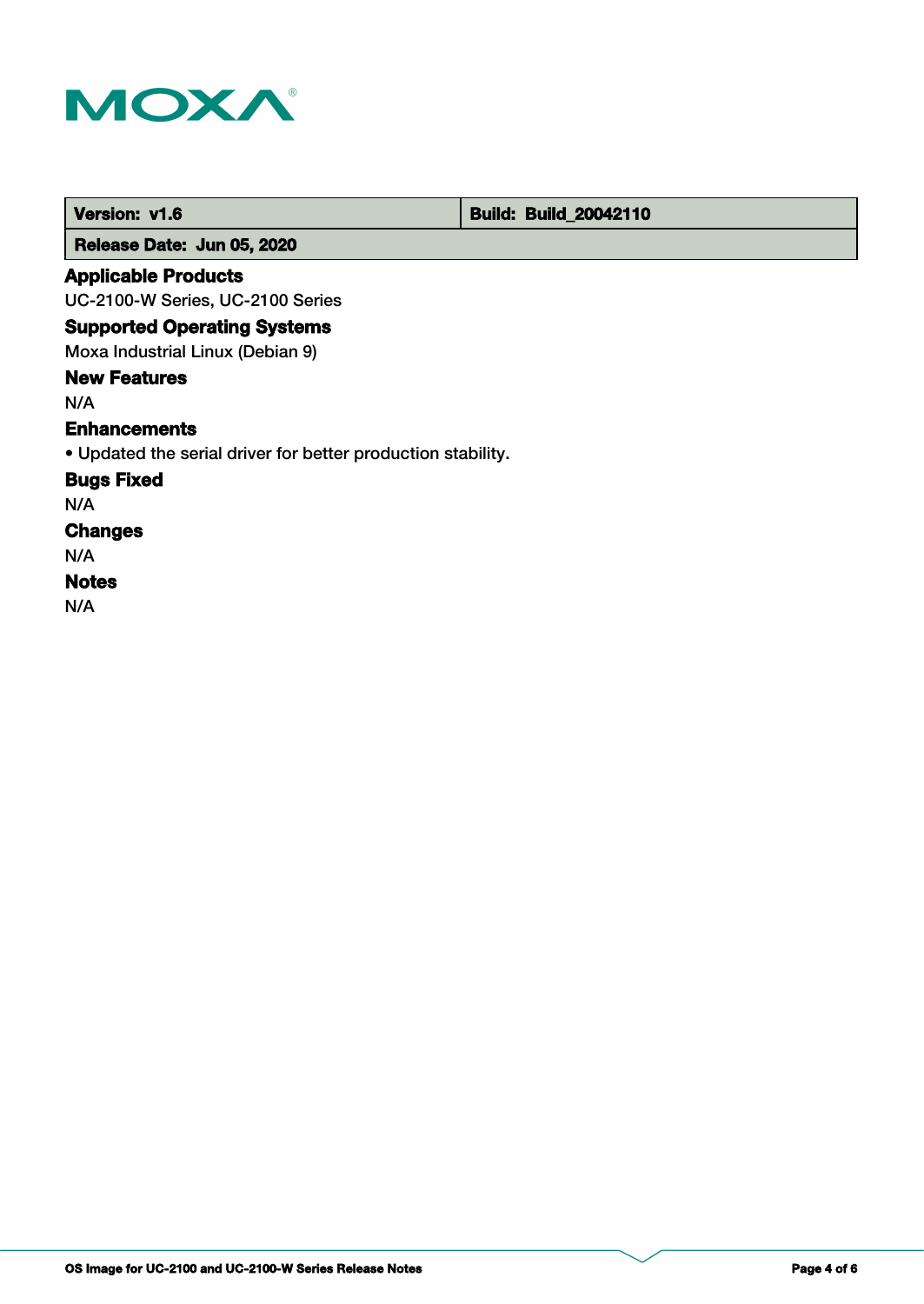

#### **Version: v1.4 1.4 Build: Build: Build 19020110**

 **Release Date: Feb 01, 2019**

## **Applicable Products**

UC-2100 Series

#### **Supported Operating Systems**

Moxa Industrial Linux (Debian 9)

#### **New Features**

- Supports the carrier switch function on the NB-IOT module (UC-2114-T-LX, UC-2116-T-LX).
- Adds the ntpdate and rsync commands.

#### **Enhancements**

N/A

## **Bugs Fixed**

• Wireless module does not respond to an AT command.

## **Changes**

- Upgrades moxa-cellular-utils and moxa-mux-tools commands.
- Removes the moxa-rclocal command.
- Renames the kernel version from 4.4.0-cip-uc2100 to 4.4.0-cip.

#### **Notes**